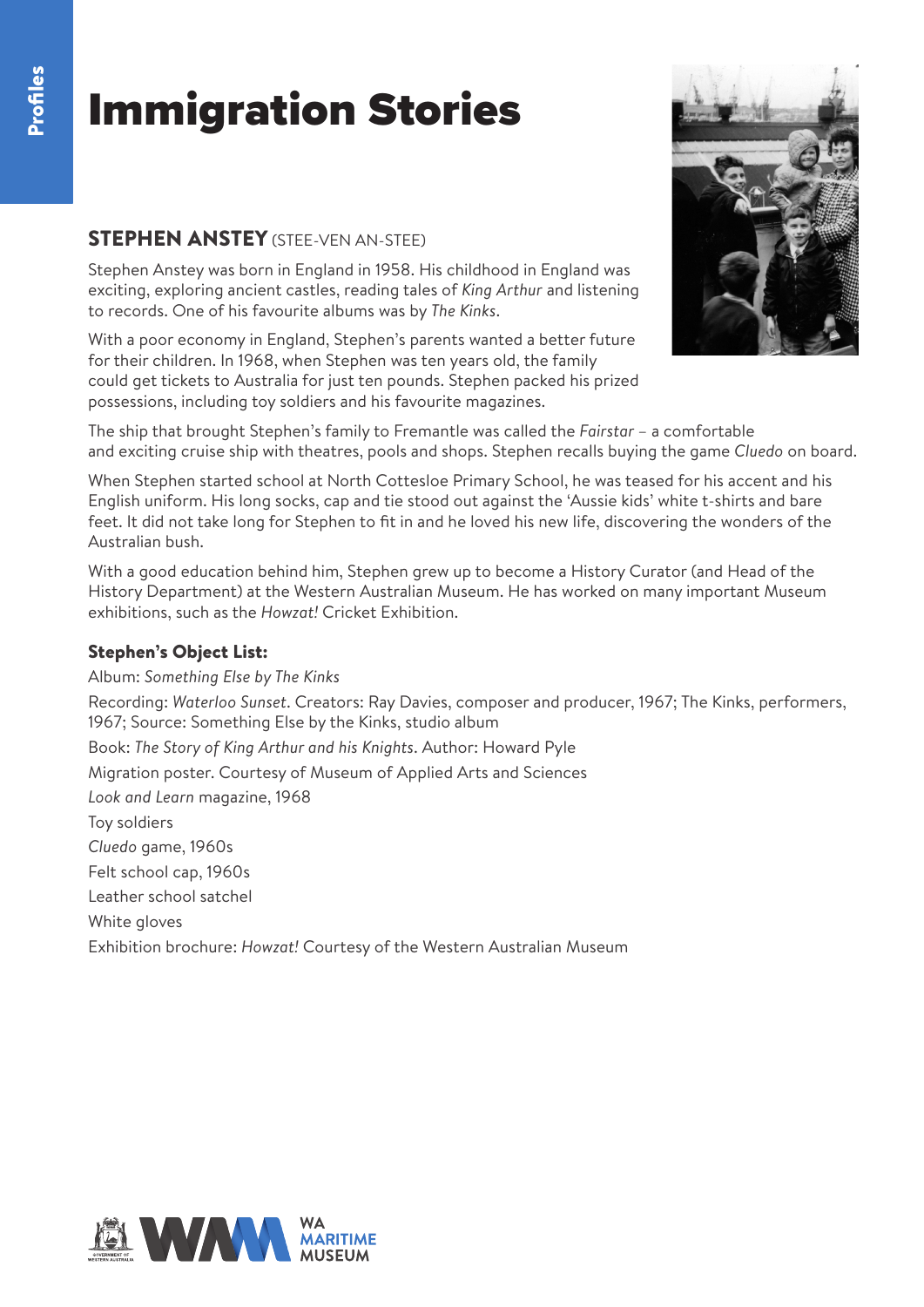### ILONA HRUBOS (E-LONA ROO-BOS)

Ilona Hrubos escaped Czechoslovakia in 1946 when she was 19 years old. Her home town was not safe after World War II. Ilona and her mother snuck over the border in a crowded wagon to a German immigration camp. She had to leave her boyfriend Frank, which was very hard. After two years, Frank finally escaped to join Ilona. They got married on Christmas Eve in 1948.



Seeking a better life, Ilona and Frank migrated to Fremantle in 1951 after their first son turned one. The journey to Fremantle on a crowded ship took a whole month. Ilona was pregnant, sea-sick and looking after a toddler. One highlight was the fun 'Crossing the Equator' celebration.

Frank got work building the railways. Ilona and Frank's first home was made up of two tents, with straw-filled sacks for bedding. There was no running water or electricity, no shower or toilet, and many creatures such as spiders, scorpions and noisy frogs to get used to.

Ilona learned English by listening to a small radio, which was their first major purchase. By the light of a hurricane lamp, Ilona also saved money by sewing clothes out of cheap remnants of material, and eventually saved up enough to buy a sewing machine. After seven years, Ilona and her family finally moved into a house that they built with their own hands.

Much of Ilona's life has been dedicated to raising and supporting her five children. She sewed to make extra money - buying, mending and selling second-hand clothes. She also worked as a tea lady in a seniors' hospital. Ilona wrote a book about her life for her family and crocheted a special blanket for each of her 15 grandchildren.

#### Ilona's Object List:

Fur stole Photo: Ilona and Frank Hrubos wedding. Courtesy of the Hrubos family Equator Crossing Certificate (copy). Courtesy of the Hrubos family Photos: *Anna Salen* ship and Ilona and Frank Hrubos. Courtesy of the Hrubos family Hessian sack Hurricane lamp Radio Sewing box Tea cup Crocheted blanket Family story: *Looking Back on My Life.* Author: Ilona Hrubos. Courtesy of the Hrubos family

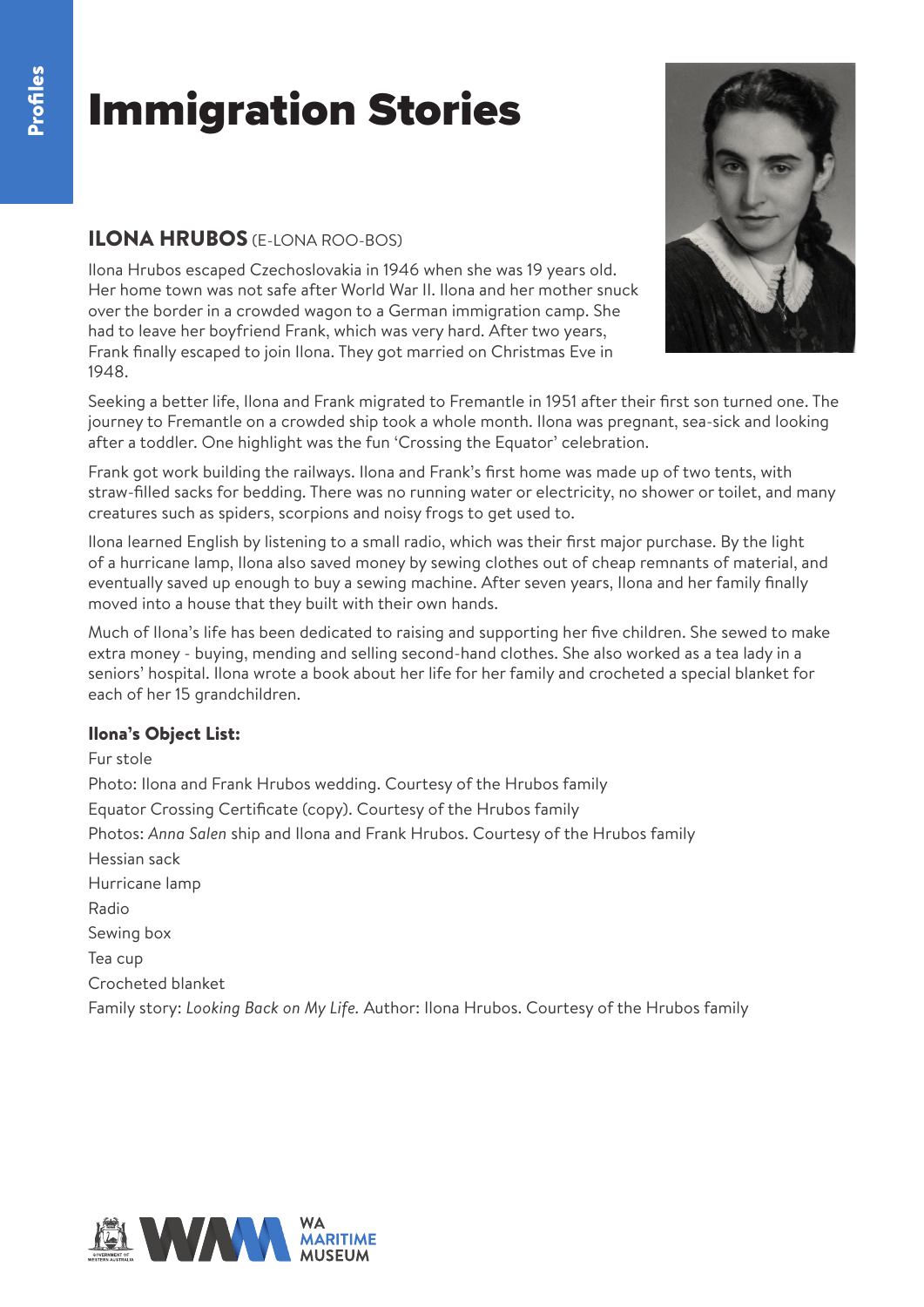#### YASUKICHI MURAKAMI (YA-SU-KI-CHI MU-RA-MA-MI)

Yasukichi Murakami left Japan at the age of 16 in 1897. Around 1900, many young Japanese men travelled to Australia to work in pearling. Pearls were valuable and the shell was used to make many objects such as buttons and cutlery. Yasukichi arrived in North Western Australia and found work with a Japanese storekeeper in Broome.

When the storekeeper passed away, Yasukichi took over and expanded the

business. He created a photography studio and a bank for Japanese pearlers. He also helped to run the Dampier Hotel and became a well-respected leader in his community. Yasukichi and his business partner, A. C. Gregory, tried to set up Australia's first cultured pearl farm. This was closed down by authorities to protect the natural pearling industry.

In 1926, Yasukichi designed and patented a safer pearl-diving suit. He applied to be an Australian citizen but was rejected due to the 'White Australia Policy'. When World War II broke out, Yasukichi was interned in a prison camp. His diving suit patent was not renewed and others got the credit for similar designs.

In most photos you will see Yasukichi wearing western-style clothing. This photo of him in 1919 shows him wearing a Japanese kimono/yukata, sent to him by his first wife's sister. On the back of this photograph, Yasukichi writes that he has not worn Japanese attire for 15 years and 'didn't feel comfortable at all in it', but he hopes that the photo will bring 'a smile' to those back in Japan.

Yasukichi Murakami was an important pearling pioneer, inventor and businessman. His photographs, uncovered many years after his passing, are valuable sources of Broome's history. In 2015, a stage play was created about his life. In 2016, a photographic exhibition of his life was held in Japan, near his home town. In Broome, *Murakami Road* is named after Yasukichi.

#### Yasukichi's Object List:

Pearl shell, Pearl shell buttons and spoon

Passport: Yasukichi Murakami. Courtesy of the National Archives of Australia MAA:PP9/4, YASUKICHI, MURAKAMI

Banking box

Photo: Dampier Hotel. Courtesy State Library Western Australia BSA2754/19

Diving suit design and patent. Courtesy of United States Patent and Trademark Office http://www.uspto. gov US 1689079

Photo: Yasukichi Murakami and diving equipment. Courtesy State Library Western Australia BA2754/17 Naturalisation application certificate. Courtesy of the National Archives of Australia NAA:A659,1939/1/1289

Yukata (male kimono) set. Donated by Kaori Irobe, great-granddaughter of Yasukichi Murakami

Photo: Yasukichi Murakami wearing Japanese attire. Courtesy of Murakami family

Box brownie camera, 1900s

Photographs from the Yasukichi Murakami collection. Courtesy of State Library or Western Australia BA2754, 1-35

Photo exhibition brochure (copy). Courtesy of Julie Murakami, great-granddaughter of Yasukichi Murakami



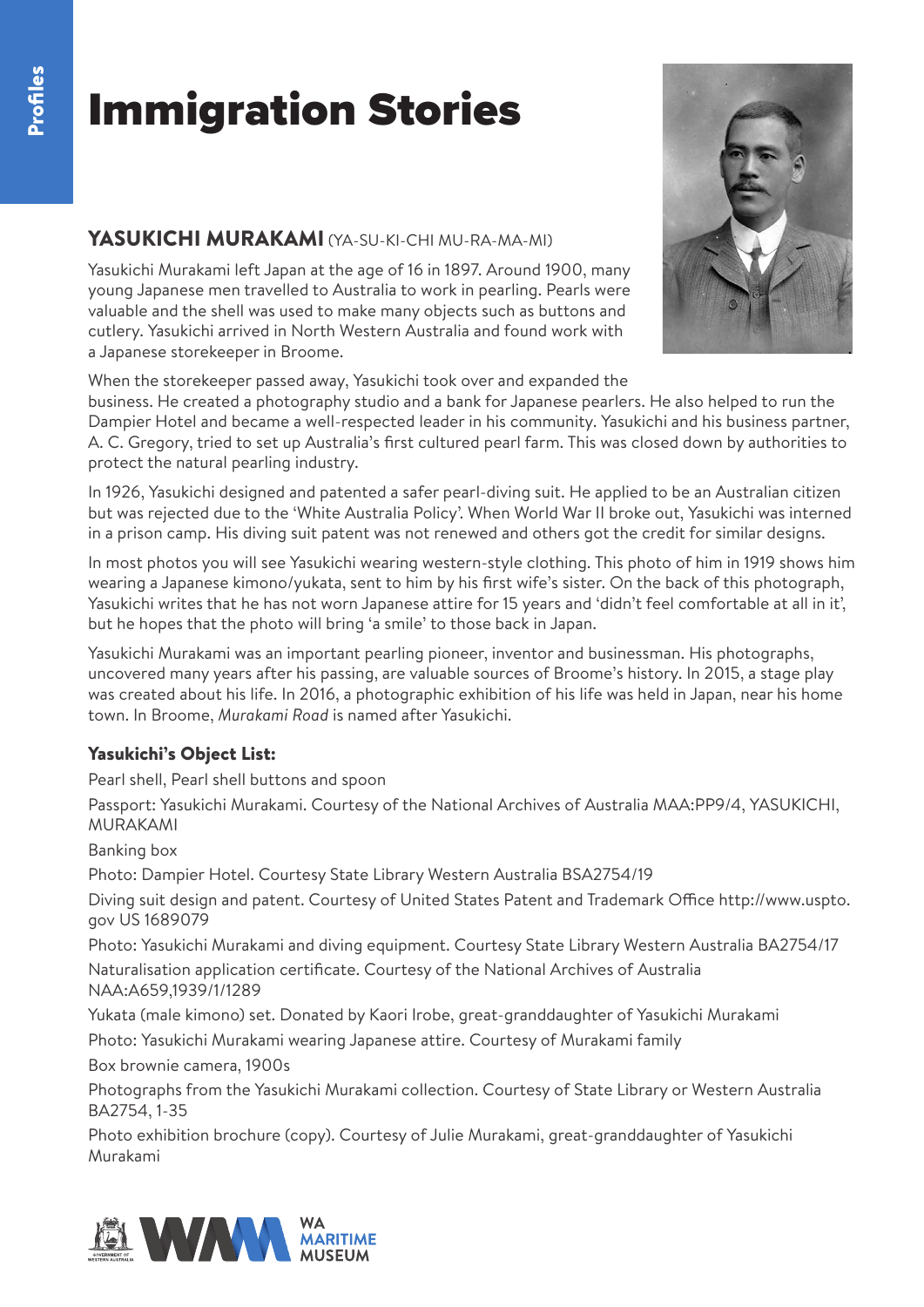### C.Y. O'CONNOR (CHARLES YEL-VER-TON O'CONNOR)

Charles Yelverton (often called C.Y.) O'Connor was born in Ireland in 1843. At this time, many families lived in poverty because of the Irish Potato Famine, but he grew up in a wealthy family and had a good education.

C.Y left Ireland in 1865 and migrated to New Zealand where he was a successful engineer. After 26 years, Western Australian Premier, John Forrest, offered him the job of Engineer-in-Chief. He was to be in charge of railways, jetties, lighthouses, bridges and some other very important projects.



C.Y. set off from New Zealand with some, but not all of his children (his family was separated for a while). On May 21, 1891, Australian newspapers announced that he was on his way from New Zealand. The ship docked in Albany and he spent a 20-hour train trip to Perth, arriving during Foundation Day celebrations on June 1.

C.Y. O'Connor's work was very demanding but he still made time to enjoy his hobby of horse-riding with his children. He was always well groomed and well dressed, as you can see from this photograph.

In Western Australia, C.Y. O'Connor worked on planning and modernising the state's railways and their buildings. His best–known projects, which many thought impossible, were the design of Fremantle Harbour at the mouth of the Swan River to allow large ships to moor safely and a 540km pipeline that delivered fresh water to the Goldfields from Mundaring Weir.

#### C.Y.'s Object List:

Photo: Gravelmount House, where C.Y. O'Connor was born

Drawing: Irish Potato Famine. Source: Wikimedia Commons

Office stationery

Photo: C.Y. O'Connor and Family. Courtesy of State Library Western Australia 009044D

Newspaper article announcing C.Y. O'Connor arrival. Courtesy of National Library of Australia The Daily News (Perth, WA: 1882-1950) Tues 5 May 1891 pg3 https://trove.nla.gov.au/newspaper/article/76464102

Hat, fob watch

Horseshoe

Photo: C.Y. O'Connor. Courtesy of State Library Western Australia SLWA\_b2103153\_1

Image: Fremantle Harbour. Courtesy of National Library Australia Western Australia. Public Works Department. & O'Connor, C. Y. (1904). Western Australia, Fremantle Harbour works http://nla.gov.au/nla. obj-229849610

Book: *C.Y. O'Connor, his Life and Legacy*. Author: A.G. Evans

Railway spike

Lead weight, used on a line to measure harbour depth

Steel Locking Bar and Pipe Sections (genuine) 1900s

Joined two sections of pipeline together (painted gold more recently). Donated by Robert Mitchell, Australian Museums and Galleries Association Western Australia

Book: *The Pipeline C.Y. O'Connor Built*. Authors: Joy Lefroy and Diana Frylinck; Illustrator: Marion Duke. Donated by Joy Lefroy